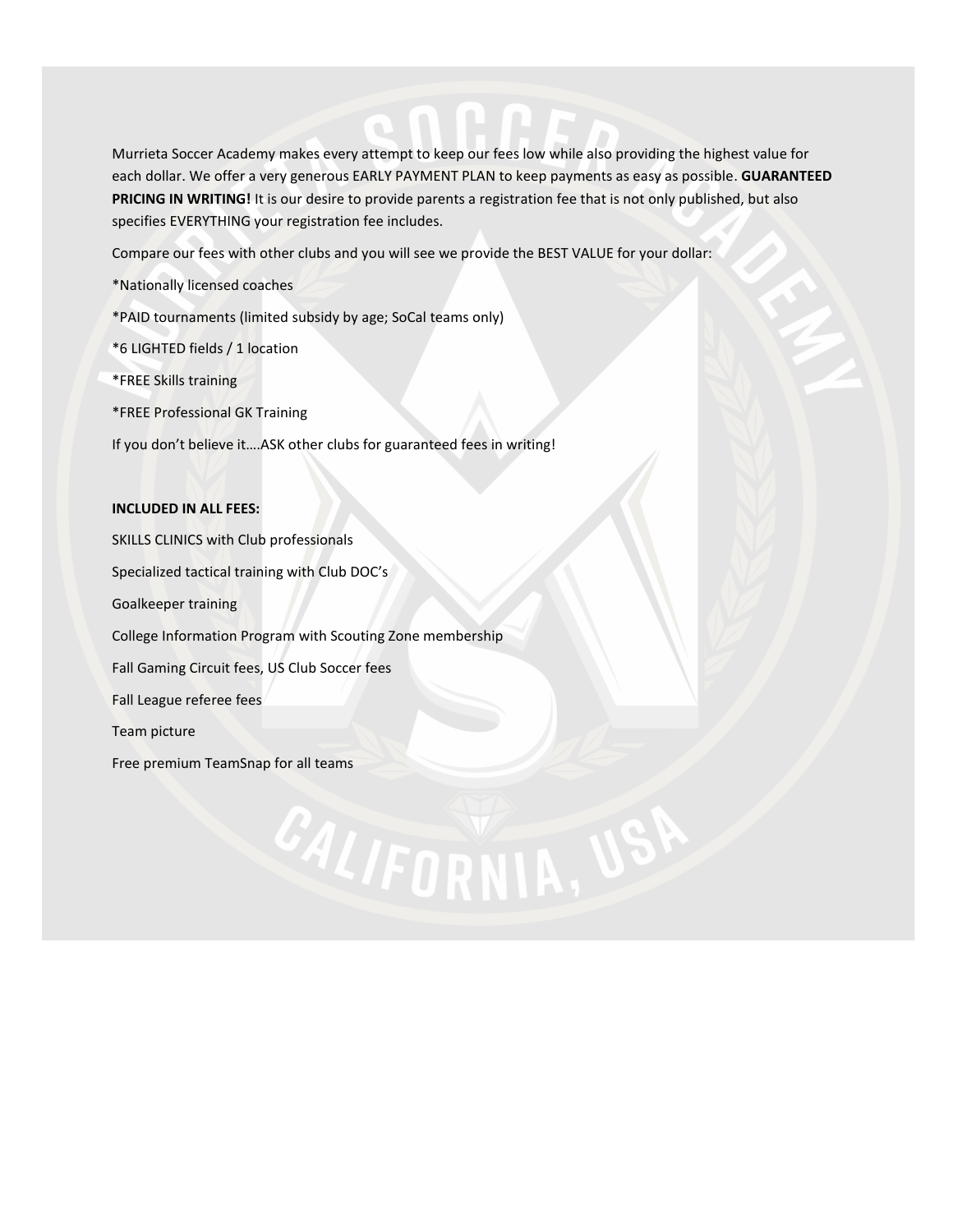### **2022 FEE OPTIONS:**

#### **SOCAL PAYMENT OPTIONS**

**SINGLE PAYMENT (Discounted) 2016:** \$1,028 **2015 - 2011:** \$1,762

**2010—2009:** \$2,055

**2008—2005:** \$2,350

**EARLY PAYMENT PLANS (EXPIRES 3 WEEKS AFTER TRYOUTS)**

**2016:** \$1,082

\$382 due at registration; \$100.00 due 6/1, 7/1, 8/1, 9/1, 10/1, 11/1, 12/1

**2015-2011:** \$1,854

\$643 due at registration; \$173 due 6/1, 7/1, 8/1, 9/1, 10/1, 11/1, 12/1

**2010-2009:** \$2,163

\$756 due at registration; \$201 due 6/1, 7/1, 8/1, 9/1, 10/1, 11/1, 12/1

**2008-2005:** \$2,472

\$862 due at registration; \$230 due 7/1, 8/1, 9/1, 10/1, 11/1, 12/1, 1/1/23

**STANDARD PAYMENT PLANS**

**2015—2011:** \$1,854.00 **;** \$504 due at registration; Five (5) monthly payments \$270

**2010—2009:** \$2,163.00 **;** \$708.00 due at registration; Five (5) monthly payments \$291

ALIFORNIA, V

**2008—2004:** \$2,472.00**;** \$637 due at registration; Five (5) monthly payments \$367

**Refund Policy: There are no refunds**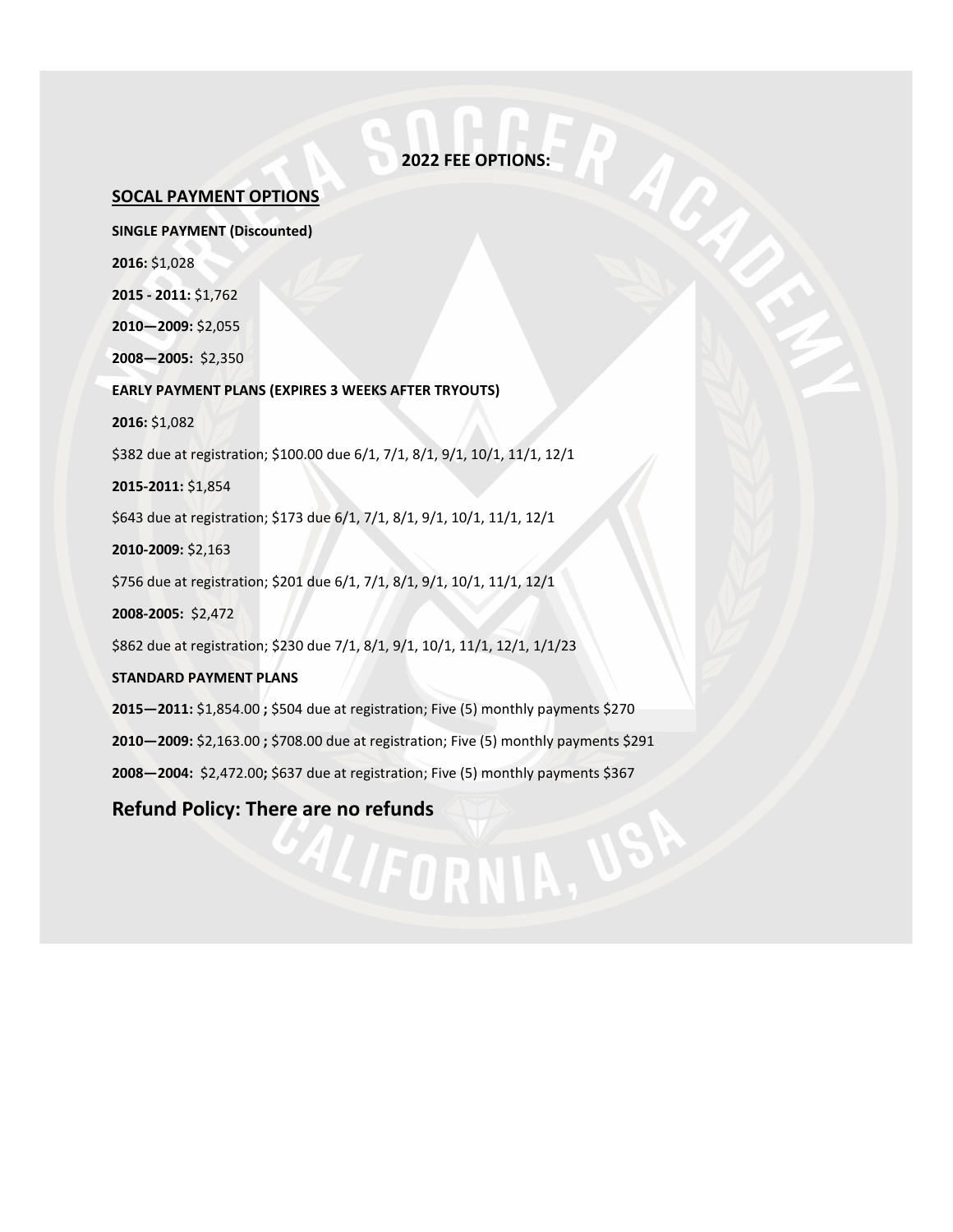## **Elite Academy League (EAL) PAYMENT OPTIONS:**

ERA **SINGLE PAYMENT (Discounted) 2010 – 2004:** \$2,545 **EARLY PAYMENT PLANS (EXPIRES 3 weeks after tryouts) 2010-2004:** \$2,678 \$937 due at registration; \$249 due 9/1, 10/1, 11/1, 12/1, 1/1, 2/1, \$247 due 3/1 **STANDARD PAYMENT 2010—2004:** \$2,678 **;** \$1378 due at registration; Five (5) monthly payments \$260 **Refund Policy: There are no refunds**

**Development Player League (DPL) PAYMENT OPTIONS: SINGLE PAYMENT (Discounted) 2010 – 2004:** \$2,545 **EARLY PAYMENT PLANS (EXPIRES 3 weeks after tryouts) 2010-2004:** \$2,678 \$937 due at registration; \$249 due 9/1, 10/1, 11/1, 12/1, 1/1, 2/1, \$247 due 3/1 **STANDARD PAYMENT 2010—2004:** \$2,678 **;** \$1378 due at registration; Five (5) monthly payments \$260

CALIFORNIA, U

## **Refund Policy: There are no refunds**